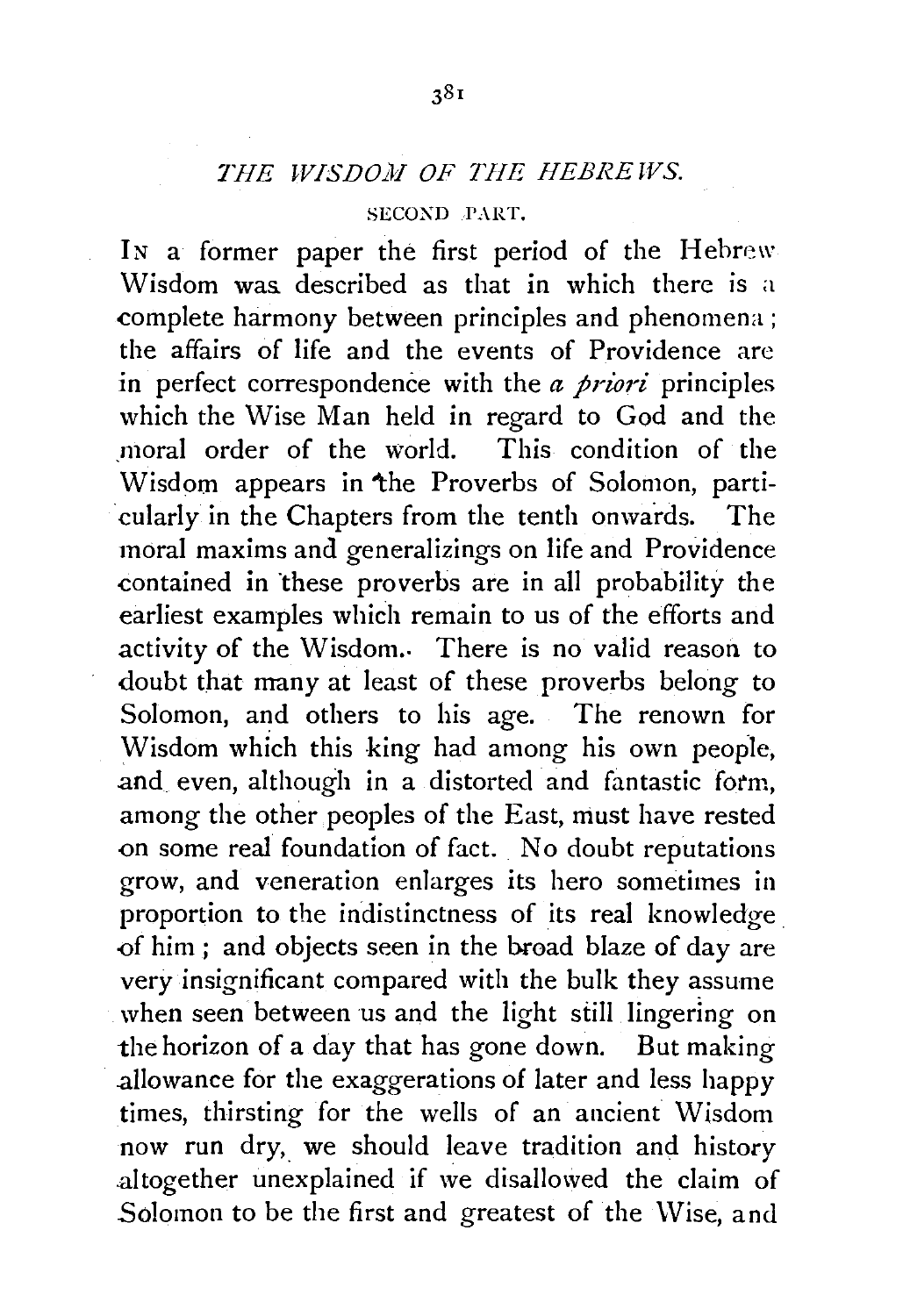refused to accept some considerable portion at least of the Proverbs that pass under his name as really his.

Our present Book of Proverbs is a miscellaneous collection, It is an anthology of the words of the Wise just as the Psalter has gathered into one the hymnology of Israel, the product of every age and the reflection of every feeling of the people's life. But there js no more reason to doubt that Solomon was a Wise Man than there is to doubt that David was a poet. The breaks in the Book of Proverbs that reveal its composite character are quite visible. After the general heading: The proverbs of Solomon the son of *David, king of Israel*, in the beginning of the Book, we are surprised to come upon another : *The Proverbs of Solomon,* in the beginning of the tenth Chapter. The first heading is probably due to a general editor, although how much more is due to him may be difficult to say. It is not improbable that Chapters i.-ix. may be also from his pen. These Chapters are wholly unlike the rest of the Book, consisting of connected moral pieces, and are less expositions or expressions of 'Wisdom herself than exhortations to a diligent seeking after her. There is that kind of difference between Chapter x. foil. and these Chapters that we are familiar with as the difference between productivity and criticism. In the middle Chapters the Wisdom is creative; and, absorbed in the fascination of her own activity, and in the delight of expressing and revealing herself, she has no place in her own thoughts herself; in these nine early Chapters she is become self-conscious; she is fascinated by her own beauty; she invites men to. behold her and to love her. It must have taken some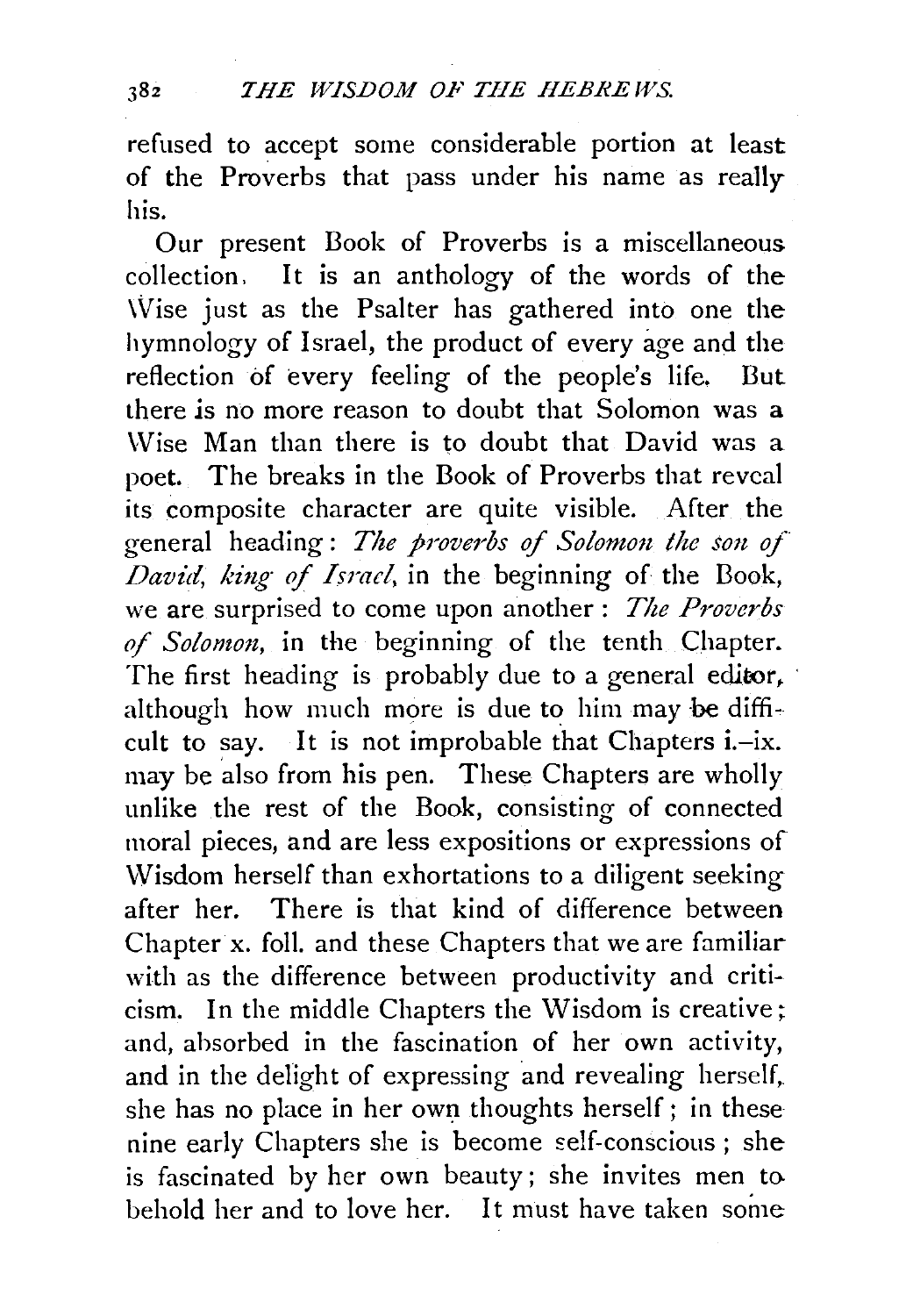time before a pursuit, followed at first instinctively and without even consciousness, out of the mere religious and mental delight which it afforded, was drawn under the eye of reflection arid became, as an operation of the mind or a posture of the whole nature, a subject of contemplation and discussion. On this internal ground alone we must assume that these nine Chapters are considerably later than those in the middle of the Book. It is of little consequence whom we suppose to have been the writer of them, whether an author working independently, or the editor of a collection of Solomonic proverbs at an earlier time, or the general editor at last. Their relation to the body of the Book is the main thing, as exhibiting a later development of the Wisdom, when she had ceased to be creative and become self-conscious and the subject of her own contemplation.

There is no reason to doubt the genuineness of the superscription in Chapter x. It marks an early collection of Solomonic proverbs. It is not necessary to suppose that every one of these proverbs is Solomon's. Words of other Wise Men may have become mixed with his. The same or similar sentiments may have been uttered by others, and in a kind of literature much in the popular mouth, and liable to alteration as circumstances *a propos* of which quotations were made altered, occasional substitutions may have occurred, and found their way into MSS., as happened with the sayings in the Gospels. We are without materials for judging how far this may have been the case, for we have no knowledge of the condition of the MSS., or of the means taken to preserve them, nor of the date at which this collection was made. We may fairly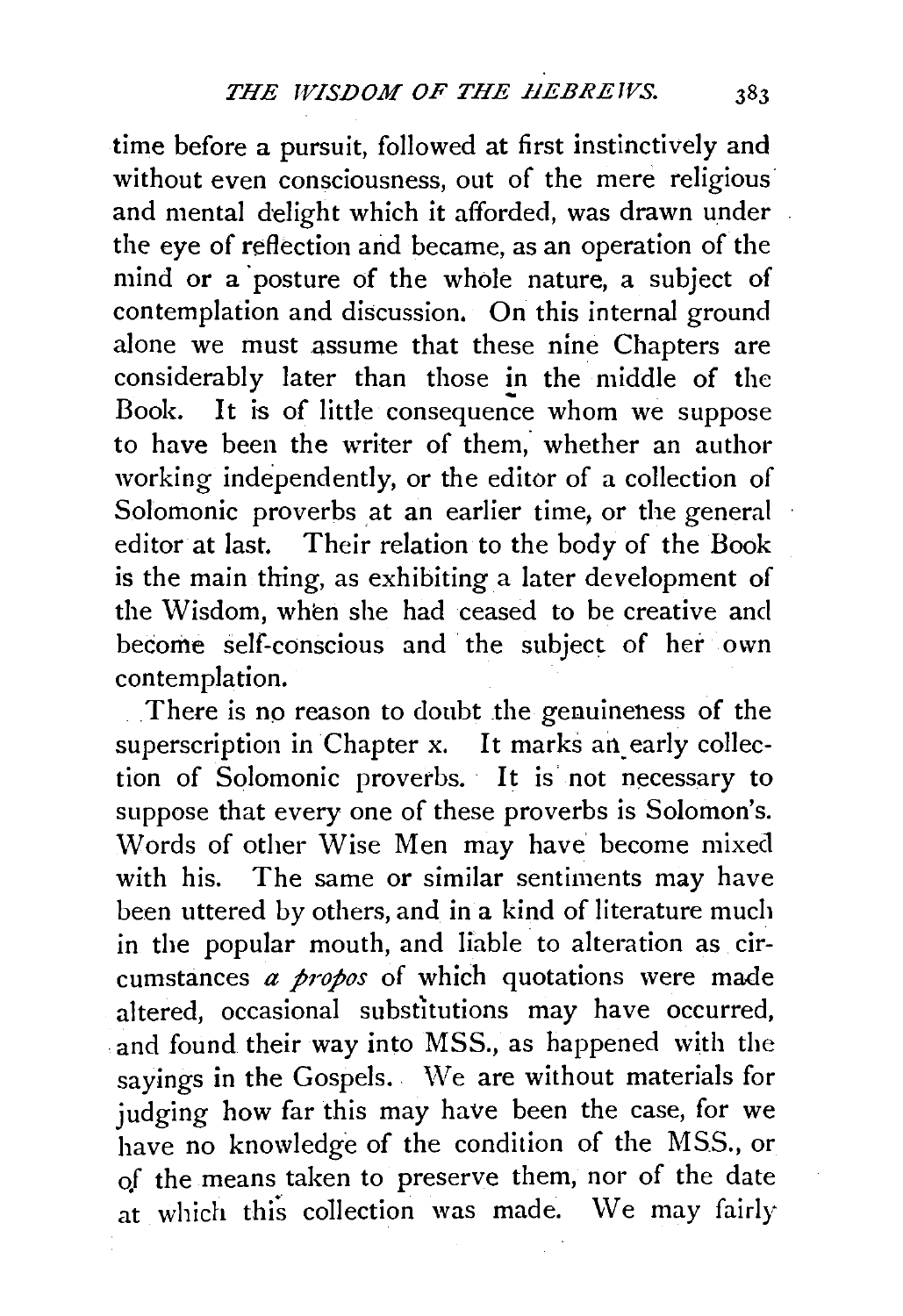assume that the contents of the middle Chapters correspond in the main to the heading. The presence of other small collections is marked by headings more or less distinct. The great collection beginning with Chapter x. ends with Chapter xxii. 16. Then commences a new section with the words, " Bow down thine ear and hear the words of the wise." This section continues to Chapter xxiv. *22,* and is followed by a small collection beginning, " These also belong to the wise." Then follows a further collection of Solomanic proverbs "which the men of Hezekiah, king of Judah, copied out," *i.e.*, probably, edited from various sources. This collection extends to the end of Chapter xxix., and is followed by several other small collections, which bring the Book to a close.

It is not easy to say in a word how this kind of literature differs from other kinds represented in the Old Testament. The point of view of the Wise is general, while in other writings of the Old Testament it is particularistic; it is here human, while elsewhere it is national. There are certain terms and ideas characteristic of the other writings in the Old Testament which are absent from the literature of the Wisdom, and perhaps a better idea of its nature can be got from this negative peculiarity than from its positive contents. For example, though sacrifice is once or twice referred to, the ritual system which occupies so large a place in the Pentateuch is completely ignored. The mass of positive enactments of the ceremonial law, the complicated arrangements of the Tabernacle and Temple service, the priesthood and the hierarchy, do not seem honoured even with an allusion. The Wise Man is occupied with the thought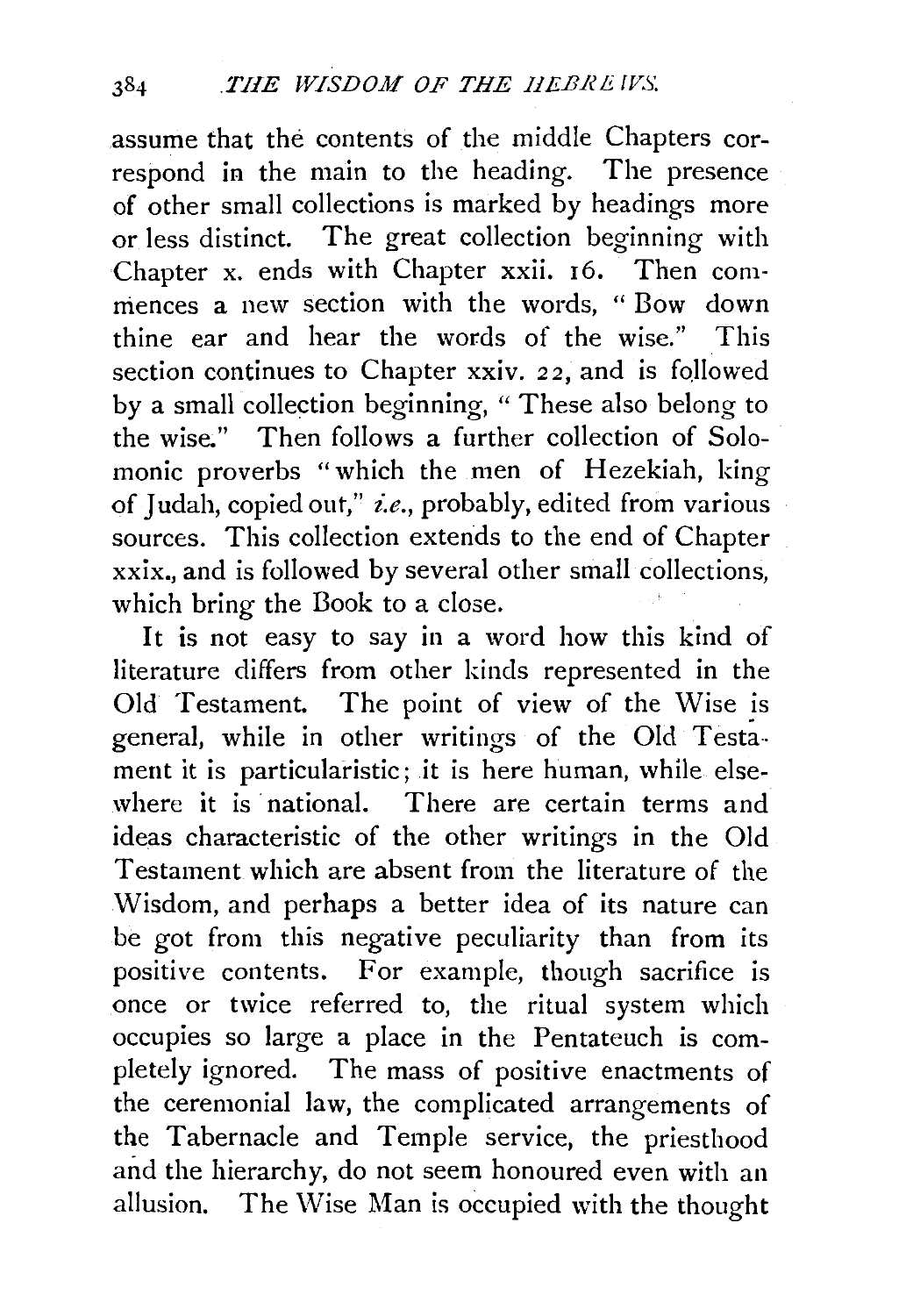of God and man, with the relations of men to God and to one another; but it is only what is moral in all this, what touches mind and conduct, that interests him : the external exercises of worship are passed by without mention. Again, the Wise Man differs as much from the Prophet as from the Lawgiver. All those ideas around which prophecy revolves, such as the idea of a Kingdom of God, of a chosen people, of a Messiah, and the like, are, if not unknown, without significance to the Wise. The distinction between " Israel" and "the Gentiles" has no place in his mind. ·The darling phraseology of the prophets, such as "Judah," "Israel," "Jacob," "Zion," "my people," "the latter day," and the whole terminology of particularism, nowhere occurs in the Wisdom. The universalistic idea of God has created an idea of mankind equally large.

Conclusions have been drawn from these peculiarities of the Wisdom which though natural are hasty. It has been inferred from the meagre allusions to ceremonial that in the age of the Wise the ritual was much less developed than it became at a later period. It may be true that the ritual was scanty and less imposing in early times, but such a conclusion cannot be drawn from the Proverbs, for other portions of the literature of the Wisdom, such as Ecclesiastes, usually considered a very late book, are marked by the same want of ritual allusions. And unquestionably the prophetic age ran parallel in great part to the age of the Wisdom; but the whole circle of prophetic ideas are foreign to the Wise.

Again, it has been inferred from the universalistic point of view of the Wisdom that the Wise were men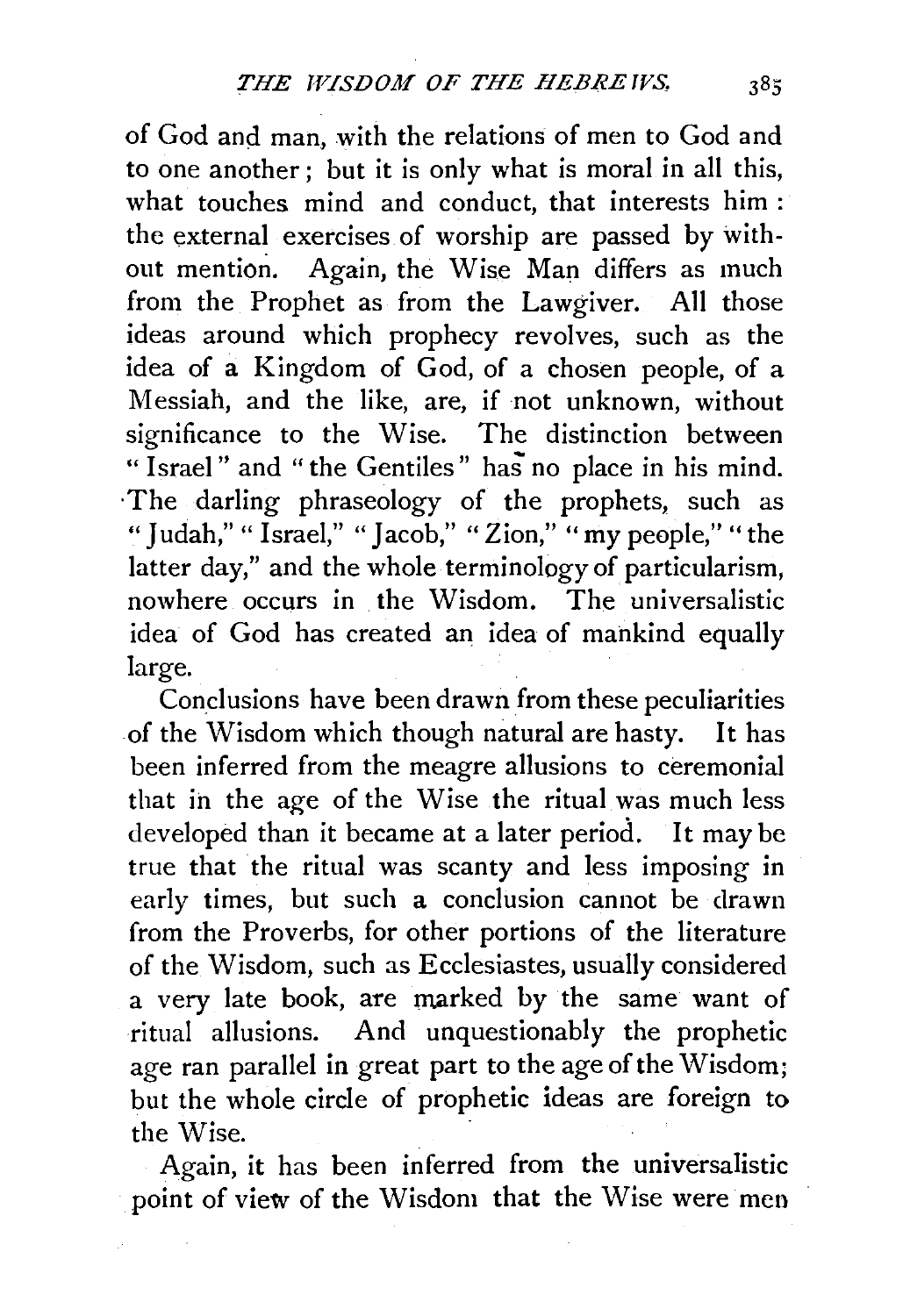who found themselves outside the circle of beliefs cherished by their countrymen, which they repudiated or sought to reduce to a naturalistic basis. But this view confounds the Wise with their direct opponents, the *letsim*, or scorners. The latter were a class of sophists or sceptics, the deadliest enemies of the Wise, who being "wicked" and "sinners" (Psa. i. 1) had gone the length of finding a speculative justification for their wickedness and unbelief. Looking back from the distance at which we ourselves live to the times of Revelation, we are apt to fancy that it came in a manner which made all denial of it or opposition to it impossible. But this was far from being the case. The evidence which authenticates Revelation is never demonstrative, but always moral. The contents of Revelation have always been the largest part of the evidence for its truth. But moral evidence is strong or weak according to the kind of mind to which it appeals. And thus there has always been opportunity for opposing, and, in point of fact, the same opposition to, Revelation. The prophets were disbelieved and persecuted. They were confronted by other prophets whom *they* called false, and who were so; but all of whom were not consciously false. There were the same confusions and the same difficulties in the path of faith at the time when Revelation was given that exist now when it is complete. The essence of faith lies deeper than intellectual judgment, and, consequently, external evidence is never of more than negative and secondary value. That "scorners," or sceptics, should exist alongside of Revelation, and be found like waifs in the pools and eddies down its whole course, was to be expected. How far they com-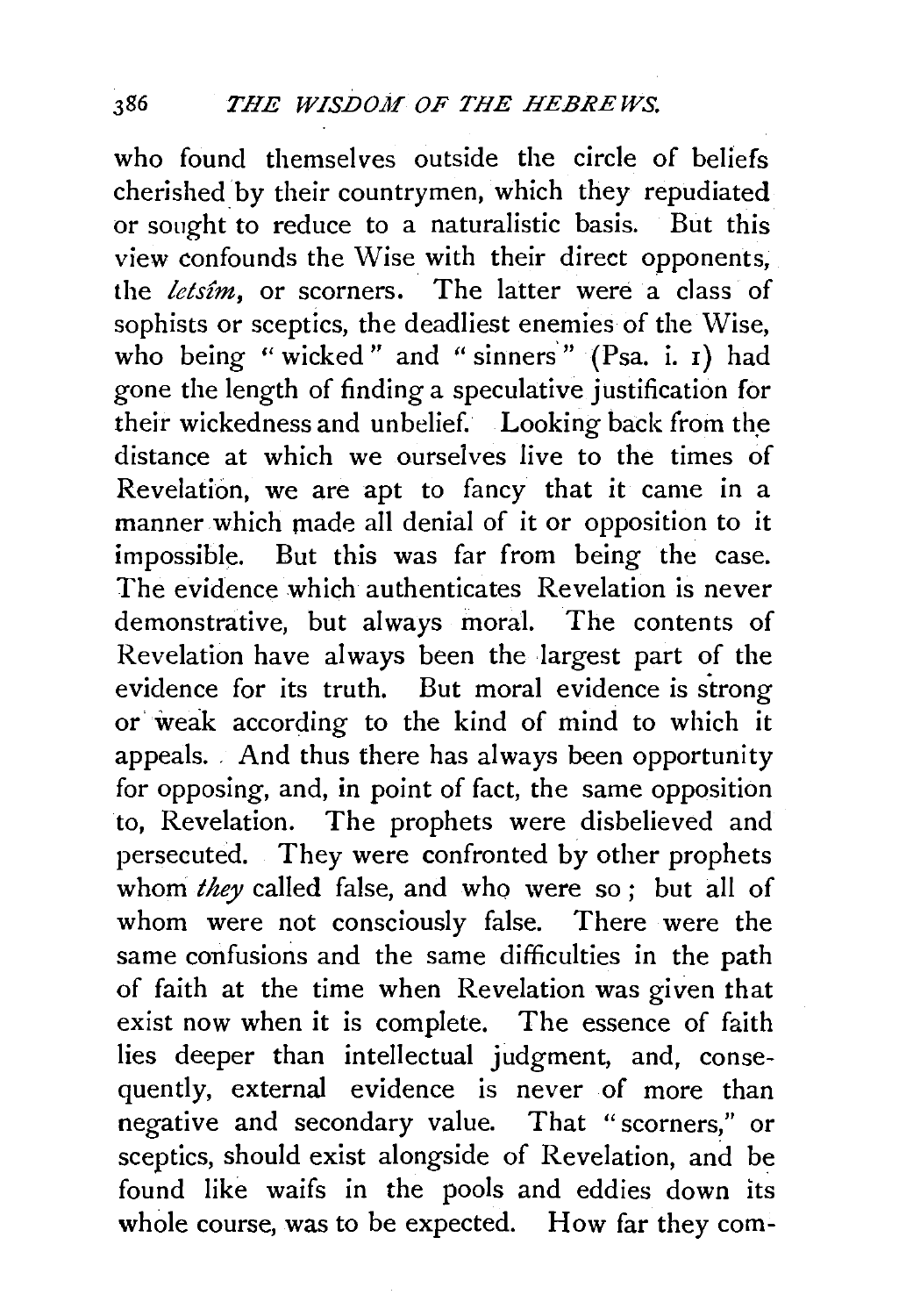bined into societies, or formed a propaganda, is not easy to say. From allusions in the Proverbs it is evident that they strove 'assiduously to gain possession of the youthful mind of the country, and in this attempt they were met by the Wise, who put forth efforts equally strenuous to draw the rising thought of the land to their side. The aim of the Wise Man who gathered the Proverbs together was "to give subtilty to the simple  $[i.e., the undeveloped mind]$ , to the young man knowledge and discretion" (Chap. i. 4). And most of the exhortations of the Wisdom are directed to youth ; for the hearer before the ancient sage is always his "son," that is, youthful scholar and friend. But how-. ever peculiar and distinctive may be the direction which the Wisdom takes, the Wise Men stand on the common foundations of the faith of their people, and pursue the same ends with the other teachers in the nation.

The best known and best loved of the Wise is the author of the Proverbs Chapters x.-xxii. Among: these proverbs there are a few which seem to want any very deep moral purpose, and are little else than the remarks of a keen insight into the ways and motives of men, a11 of which to a thoughtful mind are full of interest, and the observation of them conducive to a lively though quiet enjoyment. Most of them, however, have a visible connection with higher principles, and are designed to exhibit God realizing Himself in life and providence. Of whatever kind they be, the observations are always good-natured and never betray irritation or dislike on the part of the Philosopher to his fellow men. He walks through the bazaars and observes the peculiarities of oriental marketing : " It is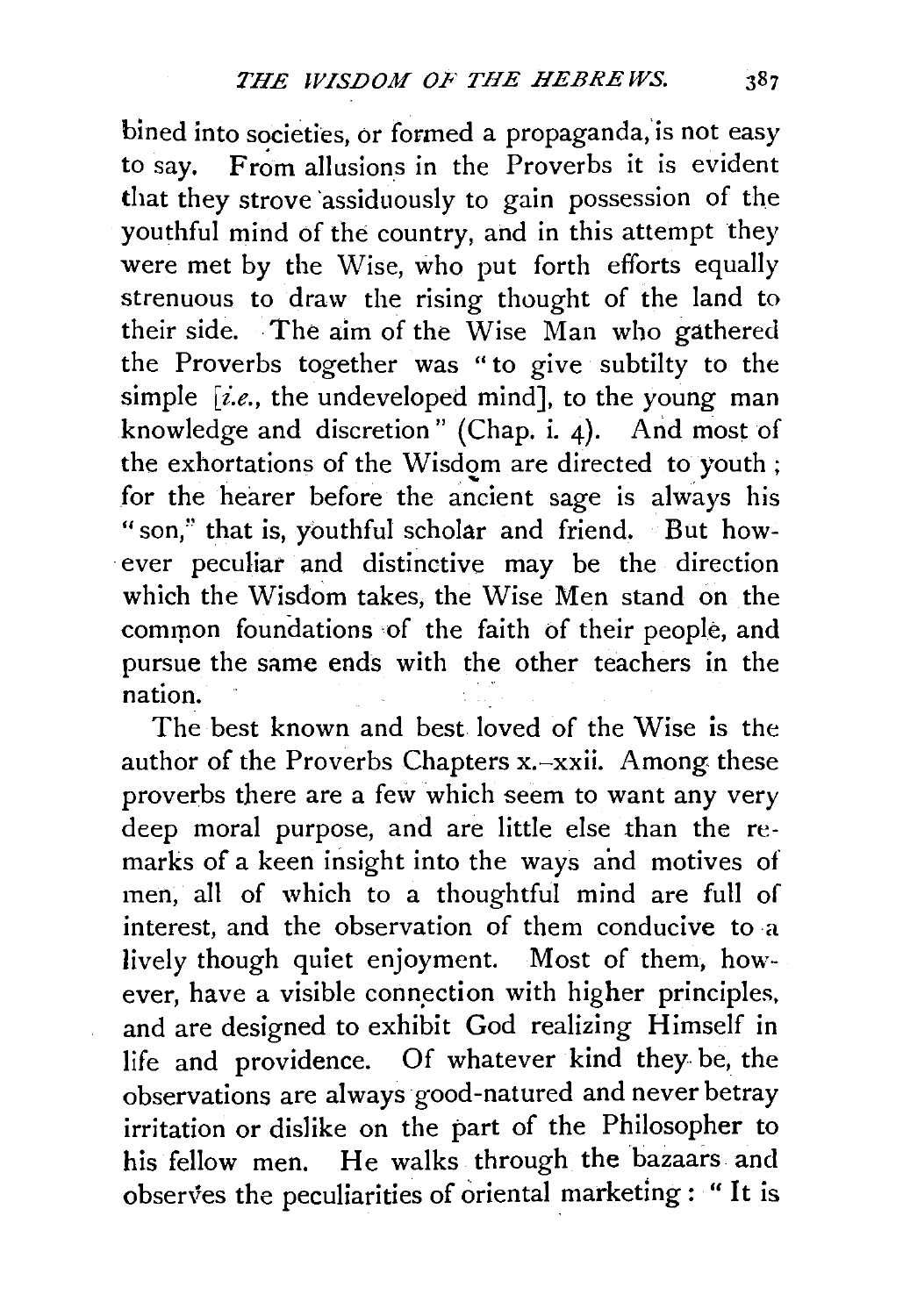naught, it is naught, sayeth the buyer; but when he is gone his way then he boasteth" (Chap. xx. 14). Or he remarks how our natural selfishness cuts into us somewhat deeper, and describes it with a certain caustic though even still kindly cynicism : " All the brothers of the poor man do hate him ; how much more will his neighbours go far from him " (Chap. xix. 7). The difficulty of one's poor relations existed already in those days. Sometimes his expressions are so pointed as to border on humour, as when he represents the slothful man expressing his deadly dread of labour by saying, "There is a lion in the road ;" or as too lazy to lift his hand from the dish to his mouth, or to roast what he had taken in hunting; or when he describes the poor man whose domestic relations have been unfortunate as preferring to squeeze himself into a corner of the house-top rather than dwell with a brawling woman in a wide house (Chap. xxv. 24); or when he ridicules the over-tenderness of the paternal heart: "Withhold not correction from the child: if thou beatest him with the rod he will not *die"* (Chap.  $xxiii. 13$ ). But usually he shews a broad sympathy anda grave kindly tenderness for all the natural feelings and the instinctive desires of every sentient creature, embracing even the lower creation in his benevolent regard: "A righteous man regards the natural desires *(nephesh)* of his beast" (Chap. xii. 10). That philosophy which annihilates the individual, which recognizes mankind but not men, to which humanity is an ever renewing advancing tree, from which the separate leaves drop off exhausted, where " the individual withers and the race is more and more "--this philosophy is unknown to him. The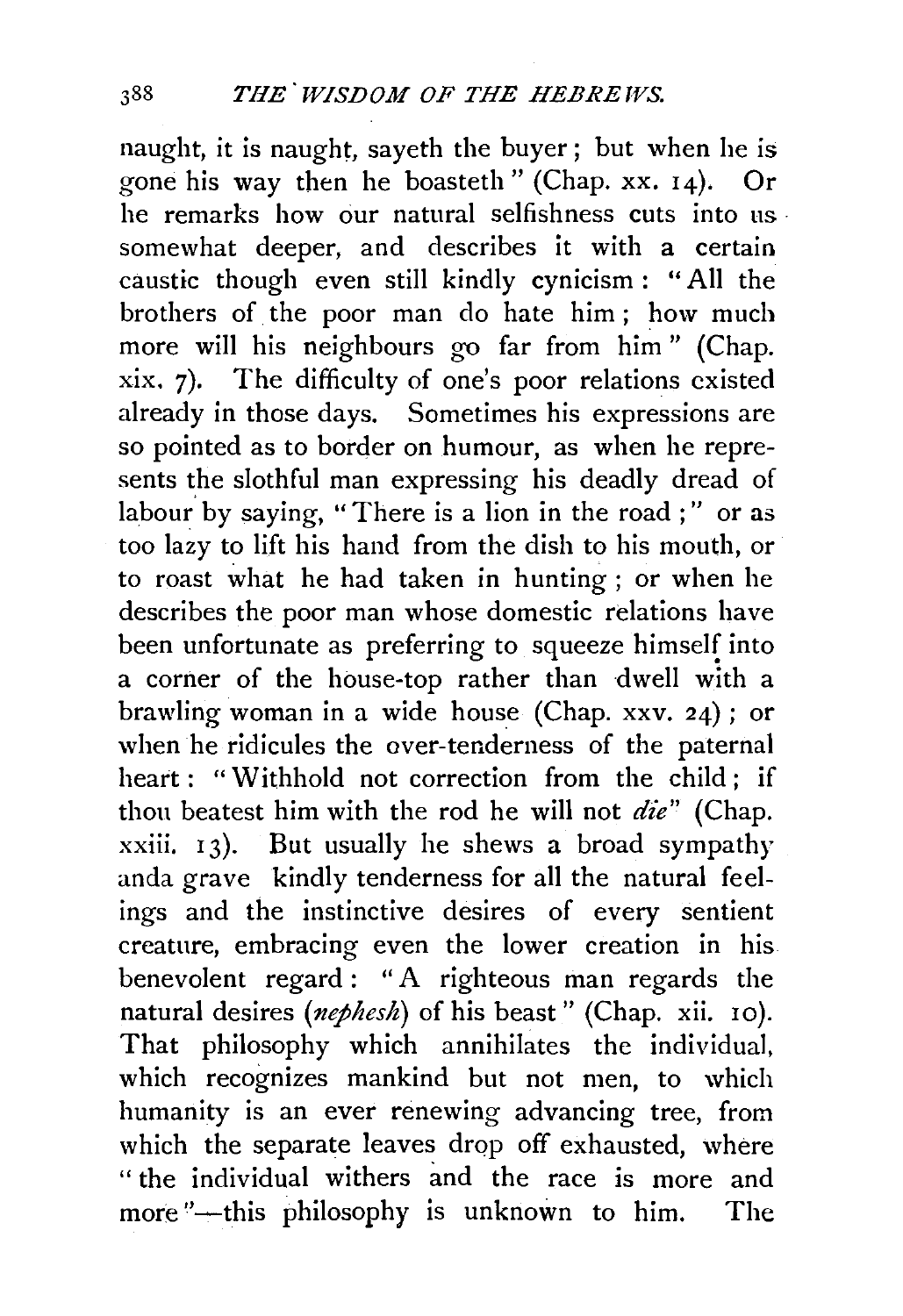whole endures because each part endures, and he knows an antidote to the individual's fall: ''Righteousness delivereth from death" (Chap. x. 2). Hence to him every emotion and natural desire of the individual is of worth, and he regards it with sympathy, whether it be sorrow or its opposite, joy : " Sorrow in the heart of a man bears him down" (Chap. xii.  $25$ ); and on the other hand, "A merry heart doeth good like a medicine" (Chap. xvii. 22). And h\_is perception is delicate enough to see that, however grateful ordinarily the fellow feeling of other men is to us, there are times when we must be left alone with our feelings, and that in every human soul there is an inmost core so sensitive that it shrinks from all external condolence or sympathy ·as something too rude : " The heart knoweth his own bitterness, and a stranger intermeddleth not with his joy" (Chap. xiv. 10). Yet, on the other hand, we live in one another, we stretch out our hands to the future, and sometimes we are divided, and the " half of our soul" embarks upon the sea or wanders in distant lands, and we long to know how he fares: "Hope deferred maketh the heart sick, but the desire accomplished is sweet to the soul" (Chap. xiii. 12, 19); "The light of the eyes rejoiceth the heart, and a good report maketh the bones fat" (Chap. xv. 30); and, "As cold water to a thirsty soul, so is good news from a far country" (Chap. xxv. 25). Nothing human is alien to the Wise Man ; he is phifanthropic in the literal sense; every way of man and every expression of his mind or nature has a charm for him.

Again, when we pass from the individual in itself to those broad distinctions which characterize it, as man and woman, father and child, youth and old man, it is

VOL. XII.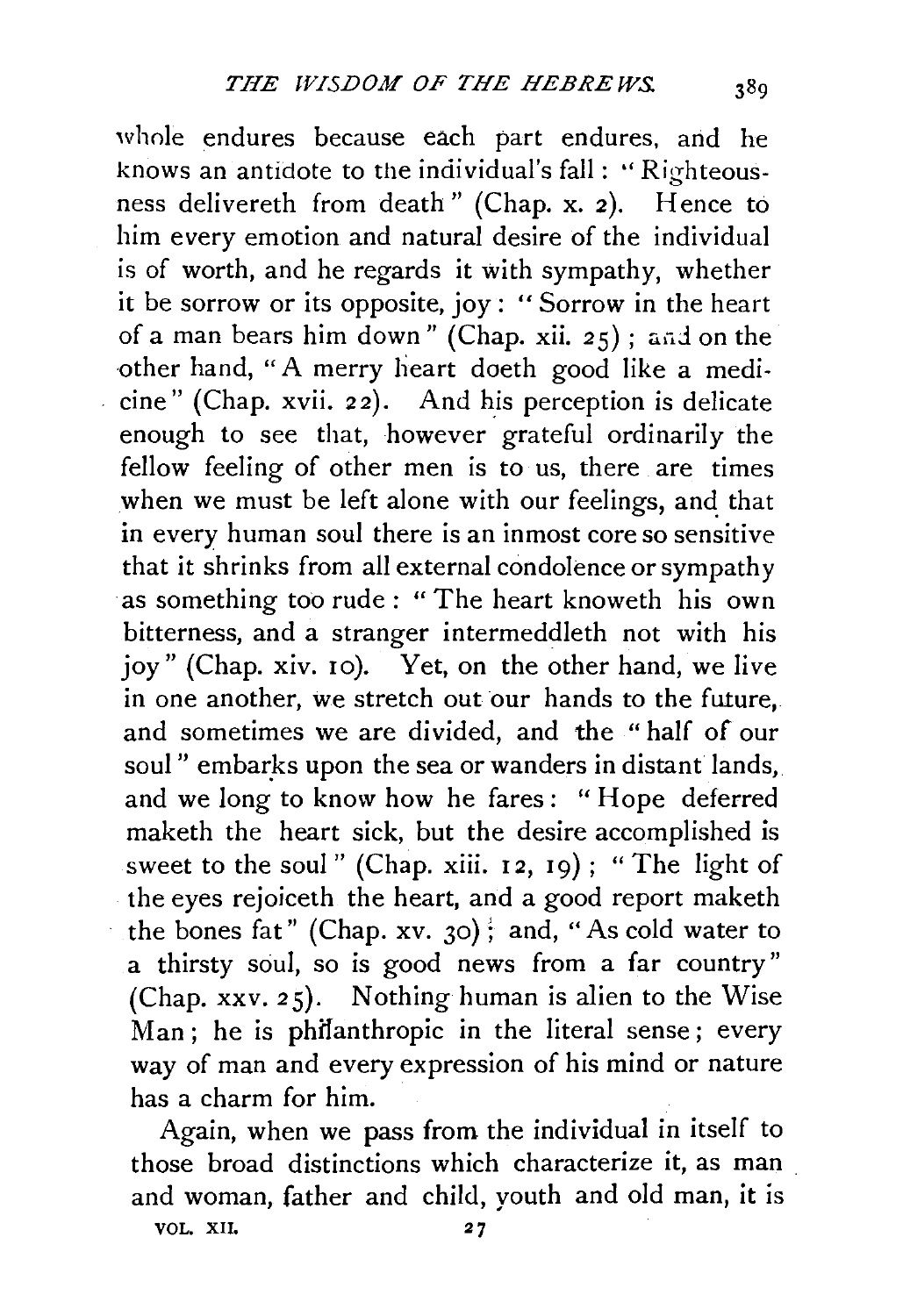singular to observe with what pleasure the Wise Man dwells on them as all beautiful in their place, and how he seizes on that in each which is becoming to it, and constitutes its charm : " A gracious woman attains to honour, and strong (or laborious) men attain to wealth" (Chap. xi. 16). That indescribable delicacy in woman, whether you call it tact, or taste, or sensibility, or grace, which is the complement of the strength or force of man, and gives her her power and secures her her place as surely as these secure him his, the Wise Man's eye fastens upon at once ; and he is almost rude when he describes the opposite of this, that which we call vulgarity or coarseness, and which he calls want of "discretion," which even beauty is so far from hiding that it throws it into relief: "As a jewel of gold in a swine's snout, so is beauty in a woman who is without discretion" (Chap. xi. 22). Similar is his judgment on other classes : " The glory of young men is their strength, the glory of old men is the grey head" (Chap. xx. 29). It is not nature alone, but moral conduct, that makes the young man strong (Chap. xxxi. 3, 4); and why the glory of old men is the grey head is explained in the following proverb : " The hoary head is a crown of glory, it is found in the way of righteousness" (Chap. xvi.  $31$ ). The English Version spoils this by translating *"if* it be found," misapprehending entirely the Hebrew point of view, which is that "The fear of the Lord prolongeth days, but the years of the wicked shall be shortened" (Chap. x. 27). To the Hebrew mind this life in the body was the normal life. He had no doctrine of the immortality of the soul as distinct from the man. Neither had he any doctrine of a transcendent place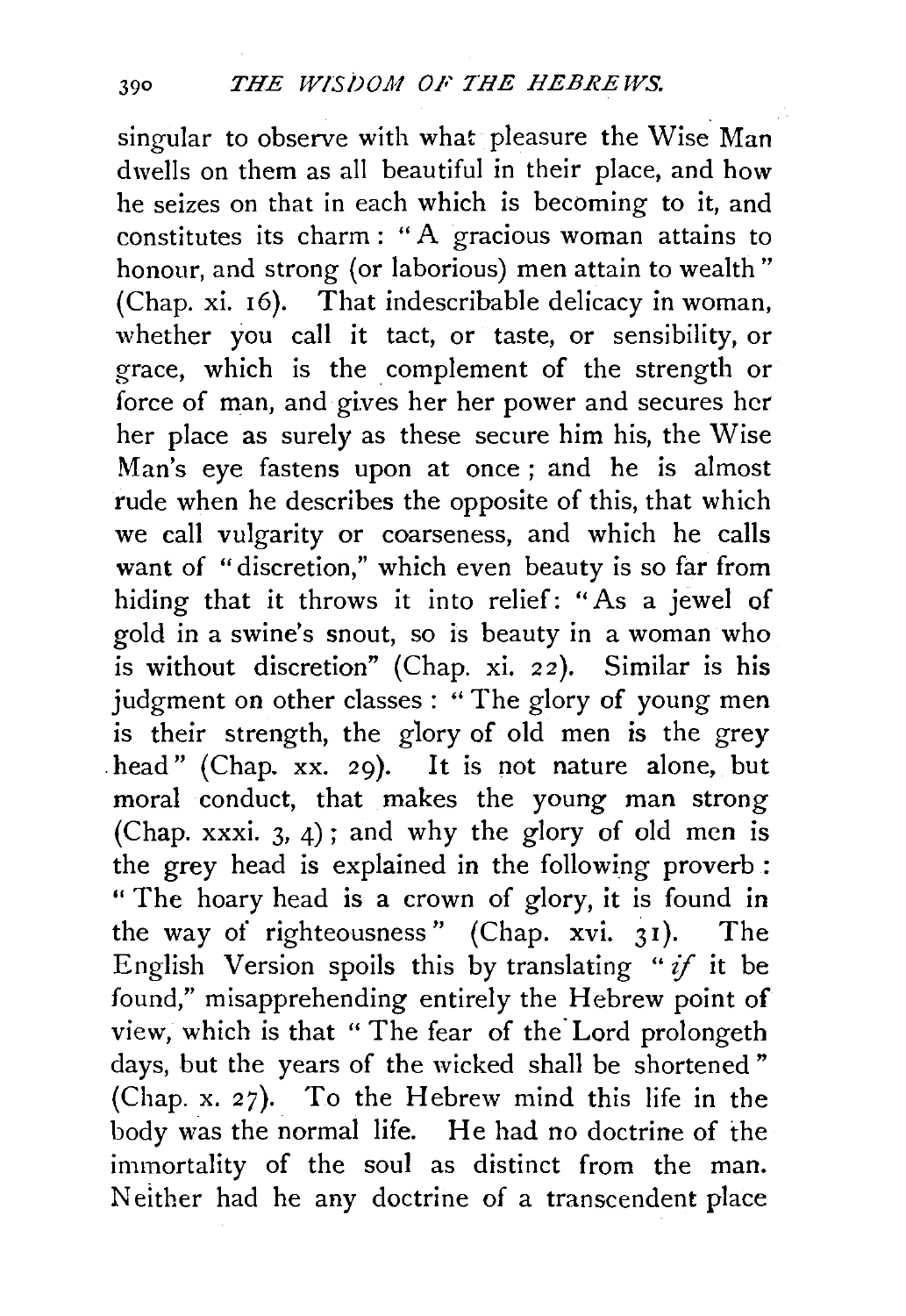of blessedness different from this earth, where the principles of God's government, impeded in their flow here by many obstacles, should roll on in their majestic course smooth and straight. He saw all those principles realized here. " Life" to him was what we ordinarily call by that name, and as lived in the body; and immortality was the continuance of this life, and was conferred by righteousness. The blessedness of the just arising from the fellowship of God was enjoyed here. This at least is the point of view of these proverbs and of the early lyrics. The *fact* of death was ignored. In the lyrics death is absorbed in the higher feeling of life and in the ecstasy of conscious blessedness. And in the deep flow of principles in the proverbs it is submerged. To us Westerns, our metaphysical ideas about the "soul" and its natural immortality, and the ideas naturally accompanying these of the imperfection of matter and the body, and its being a clog upon the spirit and its prison-house, have suggested a different train of thought. " They whom the gods love die soon."

> The good die early, And they whose hearts are dry as summer dust Burn to the socket.

There is scarcely a trace of such an idea in Scripture : " In the way of righteousness is life, and the pathway thereof is immortality" (Chap. xii. 28). Perhaps the other idea might be suggested by the events recorded regarding Enoch ; but it was an idea foreign to the whole strain of Hebrew conception, which regarded this life as fully expressing the principles of Divine government, in which therefore the destiny of man was to be conclusively worked out, whether the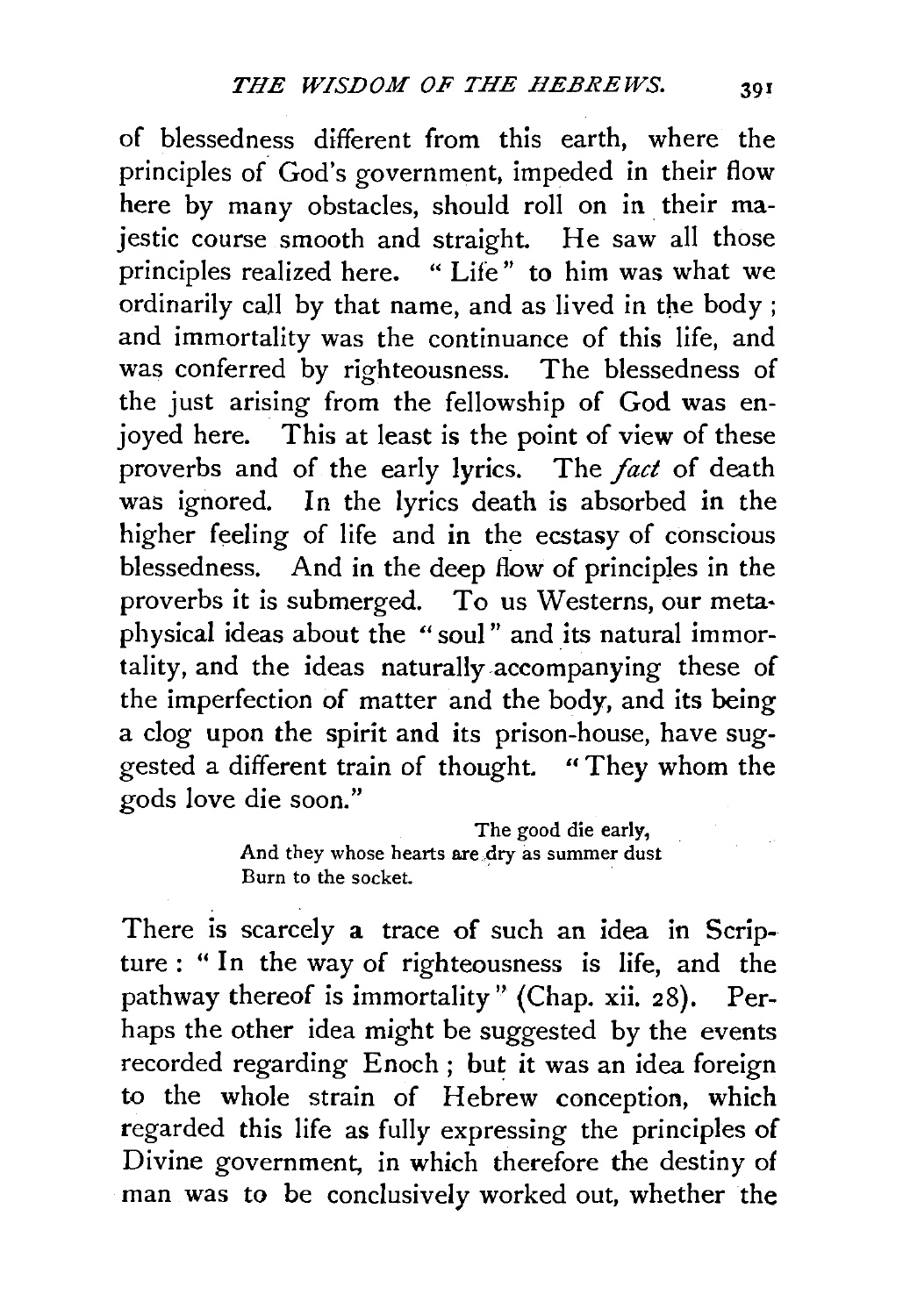destiny of the individual or the race. Such passages as Isaiah lvii. r, "The righteous is taken away from the evil to come," are misinterpreted ; the meaning being that the righteous is swept away and destroyed before the advancing tide of evil.

If now, before passing on to the individual's relation to that which is without him, we inquire how he should bear himself, what conditions and habits of mind he should cherish, and what activities he should pursue, we enter into the region of duty, and that brings up the great fixed idea on which all is built,  $viz.$ , the idea of Jehovah. The prevailing feeling in the mind should be the fear of the Lord, the sense of the all-present God, and that awe which this sense carries with it. Out of this will grow those conditions of mind that are becoming. One of the first of these will be *humility*, which in a world where God is all must be the way to all conduct that has in it success : " The fear of the Lord is the instruction of wisdom, and before honour is humility" (Chap. xv. 33) : "By humility and the fear of the Lord are riches and honour and life" (Chap.  $xxii$ . 4): "When pride cometh then cometh shame" (Chap. xi. 2). This humility is not merely a temperament, or a social or ethical condition of mind ; it is a religious attitude ; it is the broad general sense of what a man is in the presence of God; hence one of its expressions is this: "Who can say, I have made my heart clean, I am pure from my sin ?" (Chap. xx. 9). But this abiding awe of God will reveal itself in the whole life in a general gravity of deportment befitting him that is Wise, in equanimity of mind, in self-restraint and patience of temper, in thoughtful consideration in the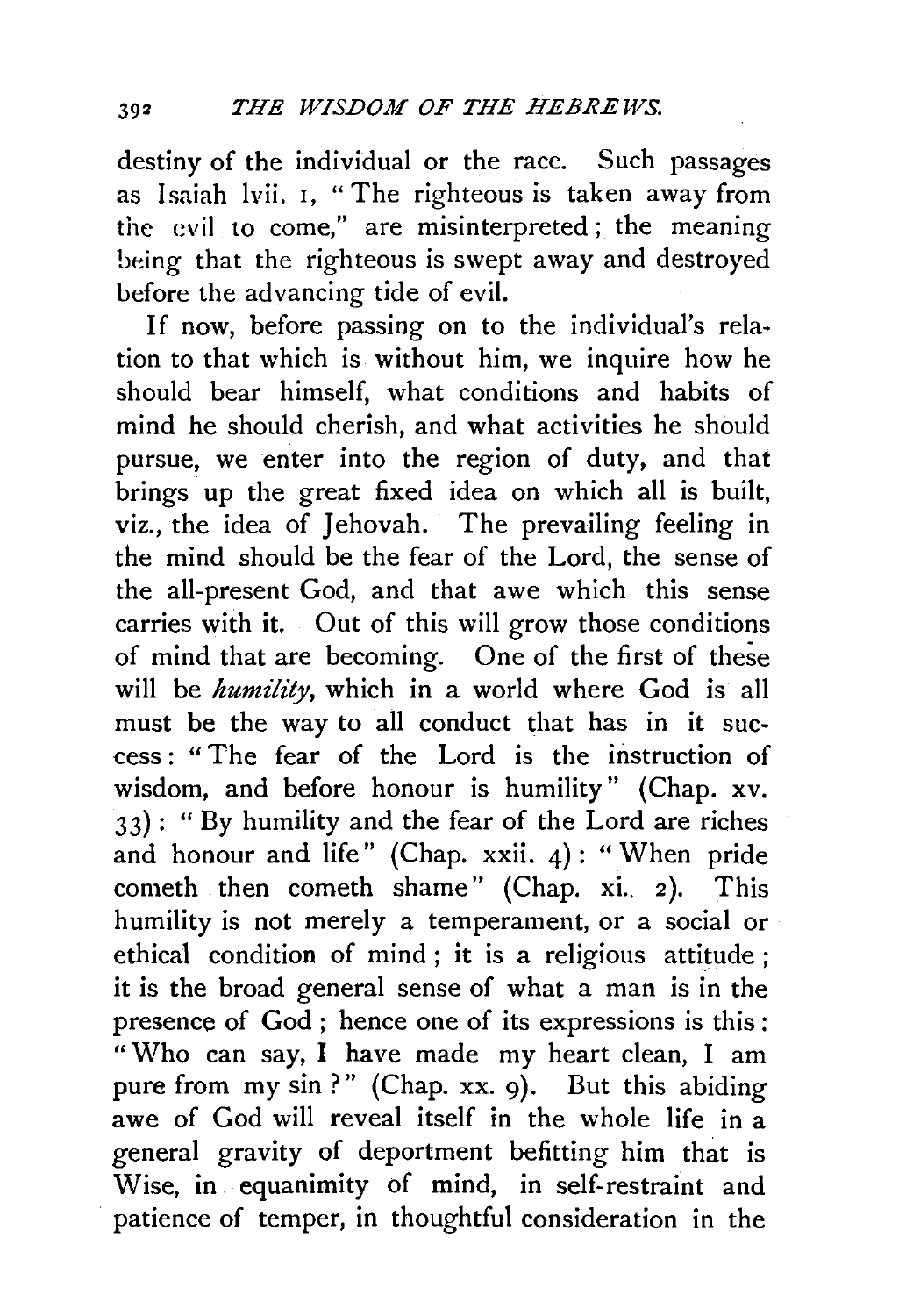presence of men, or on matters of importance, and slowness to speak, and even in a dignified manner of utterance, in opposition to the levity and want of consideration and the unthinking haste of the fool, and in general in a cautious and discreet course of conduct: "He that is soon angry dealeth foolishly" (Chap.  $xiv. 17$ ); " An equal temper is the life of the flesh, but keenness of mind is the rottenness of the bones " (Chap. xiv. 30) ; " He that is slow to anger is greater than a hero, and he that ruleth his spirit than he that taketh a city" (Chap. xvi. 32) ; "The heart of the righteous meditates in order to answer, but the mouth of the wicked bubbleth over with evil things" (Chap. xv. 28); "The tongue of the righteous gracefully uttereth knowledge, but the mouth of fools poureth out foolishness" (Chap. xv. 2); "He that spareth words hath knowledge; Wise men reserve knowledge, but the mouth of the fool is an imminent downfall" (Chap.  $x. 14$ ); "A fool's chagrin is presently known, but a prudent man covereth an affront" (Chap. xii. 16). Many more proverbs to the same effect might be cited ; they culminate in that which is the highest encomium of reticence: "Even a fool when he holds his peace is accounted a wise man" (Chap. xvii. 28). There is an exquisite polish in these proverbs in the original which a translation cannot convey, a delicate balance and opposition of clause to clause and word to word which betrays acute thinking and great elaboration. The proverbs Chapter *xv.* 2, and Chapter x. 14, are good examples; in the latter the caution and reserve with which the Wise Man speaks, and the knowledge which at last he expresses, are balanced against the readiness of the fool, which is like a toppling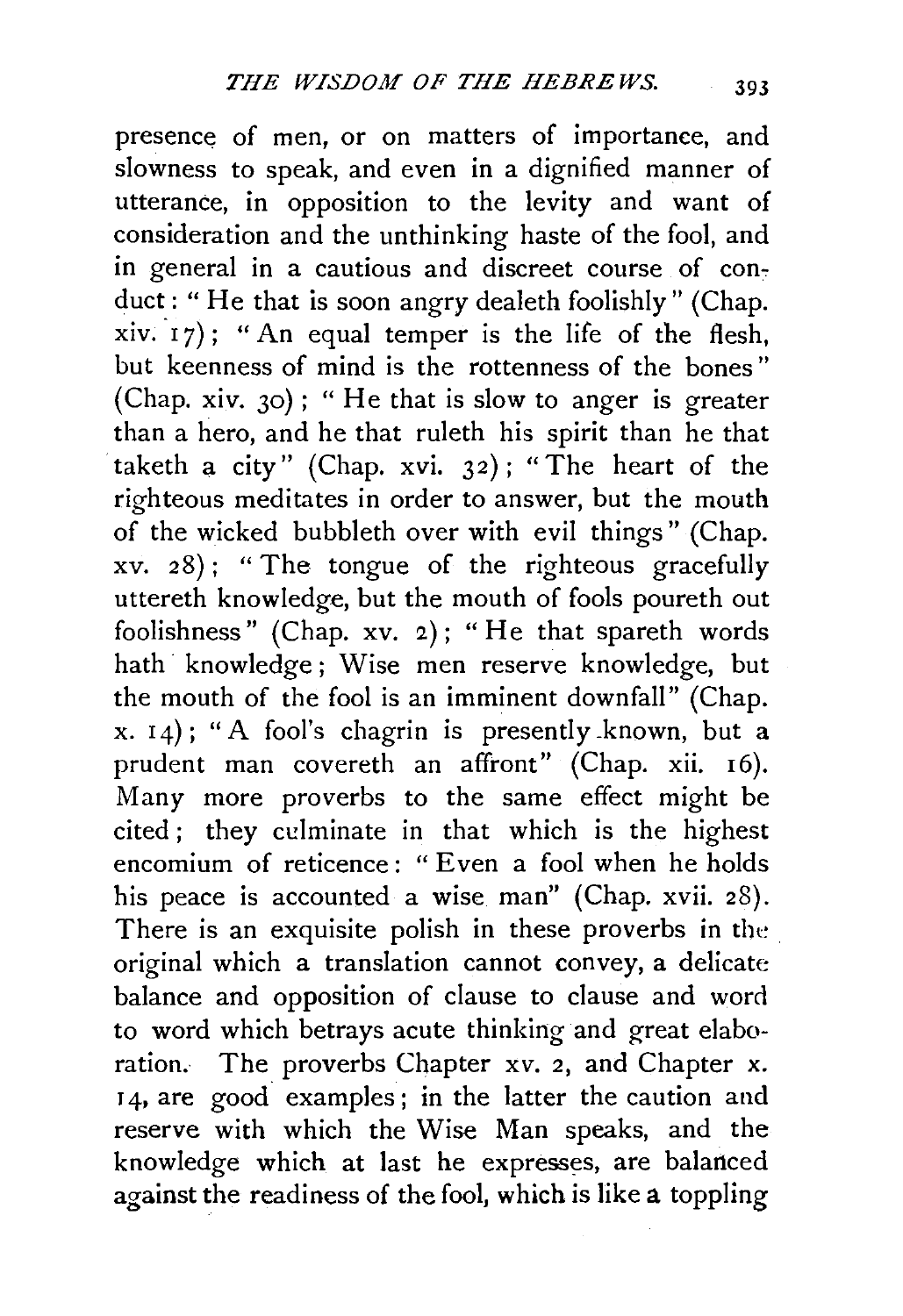ruin, and his utterance, which is like the clatter and confusion of the ruin when it falls.

These proverbs describing how the individual expresses himself already form a passage over to his general activity and relations to men. However profound the sense of Jehovah's power and efficiency was in the mind of the Wise, it never paralyzed the man or led to a fatalistic and inert quiescence. Rather it stimulated him. For this Jehovah, whose spirit pervaded all, was not a Being unsympathetic with man or inaccessible to him, much less an insensible stream of force, deaf to appeal. Rather there was in man, or. man himself was, a spirit similar; perhaps even it was the same spirit that was in man : " The spirit of man is the candle of the Lord, searching all the inward parts of the breast" (Chap. xx. 27). This spirit of man which goes through his breast like a lighted candle, bringing to view all that is there, being both a consciousness and a conscience, has been kindled by Jehovah, and he has lighted it at his own flame (Job  $xxxii$ , 8). Man is but a dimmer  $God$ ; his capacities and motives and aims are the same, though feebler and more contracted. The nearness to him, therefore, of the great primal light will not be to obscure his own, but to make it burn the brighter. It will arouse him to activity, and an activity in harmony with God Himself. In these proverbs there is no trace of the strong sense of God driving men either to a pantheistic sluggishness and quietude, or to the despondency of a hopeless individualism. In this early time of the nation's strength and high fortune, the spirit was too fresh and strong to feel overpowered. Rather it was quickened, and the sense of harmony with Jehovah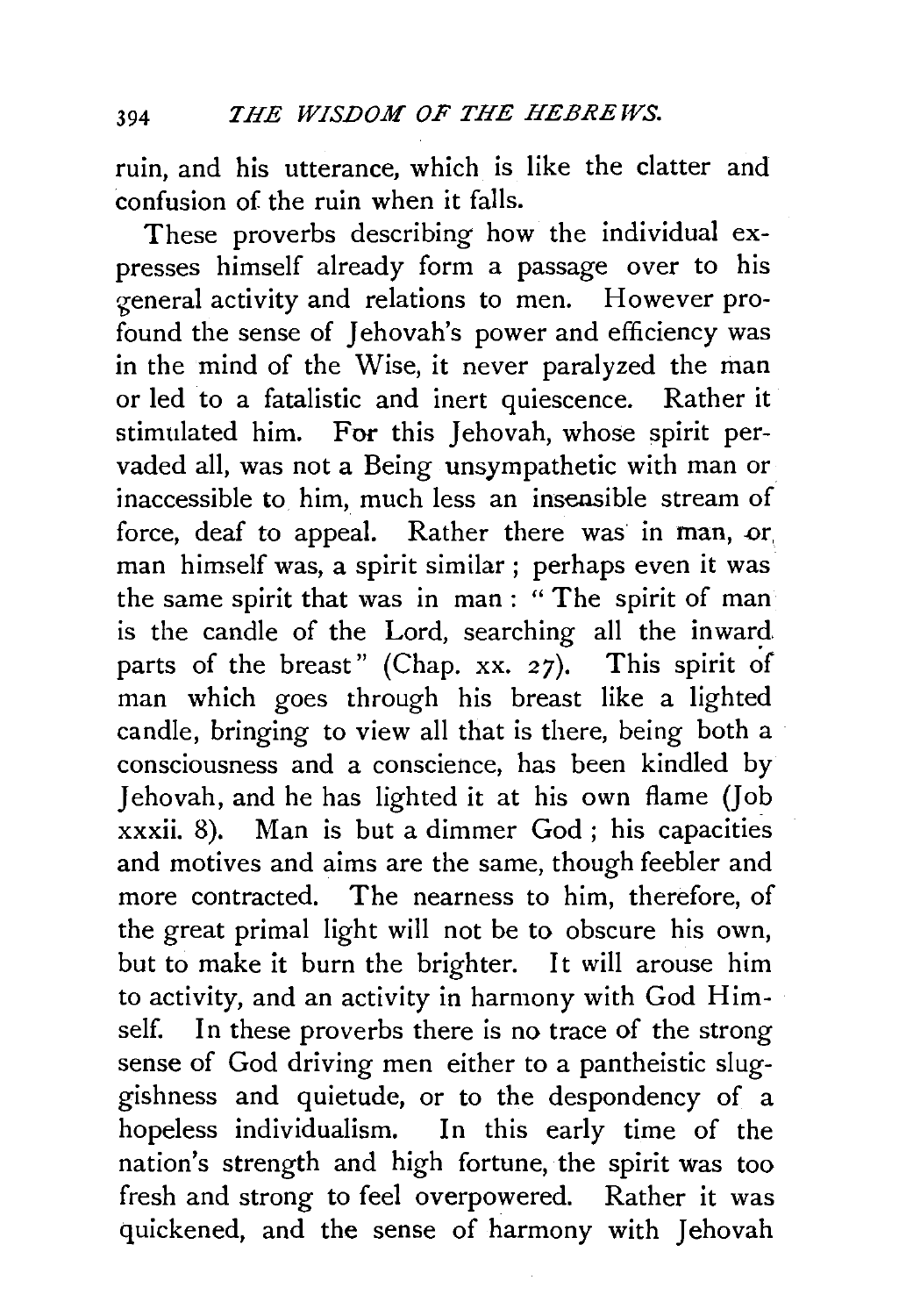made it feel almost omnipotent. Later, when the nation sank beneath its accumulated misfortunes, and the individual lay prostrate under a heap of miseries which he could do nothing to shake off, there did begin to lie on the breast the nightmare of a.destiny almost fatalistic, and the best advice Coheleth has to give is to accommodate one's self to it with what skill he may, in fear and reverence, and to snatch at the same time what enjoyment the senses or the sunshine will afford. But there is at no time any trace of that annihilation of effort seen in other Oriental religions, where " the life of the All is but the course of nature, where there is no history with a spiritual goal to be attained by moral activity ... where there is no ideal yet to be reached . . . where the stream of world-history flows on of itself without the cooperation of man, man having simply to yield himself to it, to adapt himself unresistingly to the eternally unvarying order of the world, to join himself as a passively revolved wheel into the constantly uniform moving clockwork." 1 Man is free as God is, if not so powerful; and his task is to use his freedom to fall into harmony of thought and conduct with Jehovah, the righteous Lord who loveth. righteousness. Hence the encomiums passed upon diligence and the severe reprobation of sloth : " The hand of the diligent maketh rich " (Chap.  $x. 4$ ); "Love not sleep, lest thou come to poverty" (Chap. xx.  $13$ ); "In all labour there is gain" (Chap. xiv. 23).

But of course it is in intercourse with men that this activity can be best displayed, and the dispositions that should accompany and animate it can best be seen.

<sup>&#</sup>x27; Wuttke, *Etkics,* vol. i. p. 45·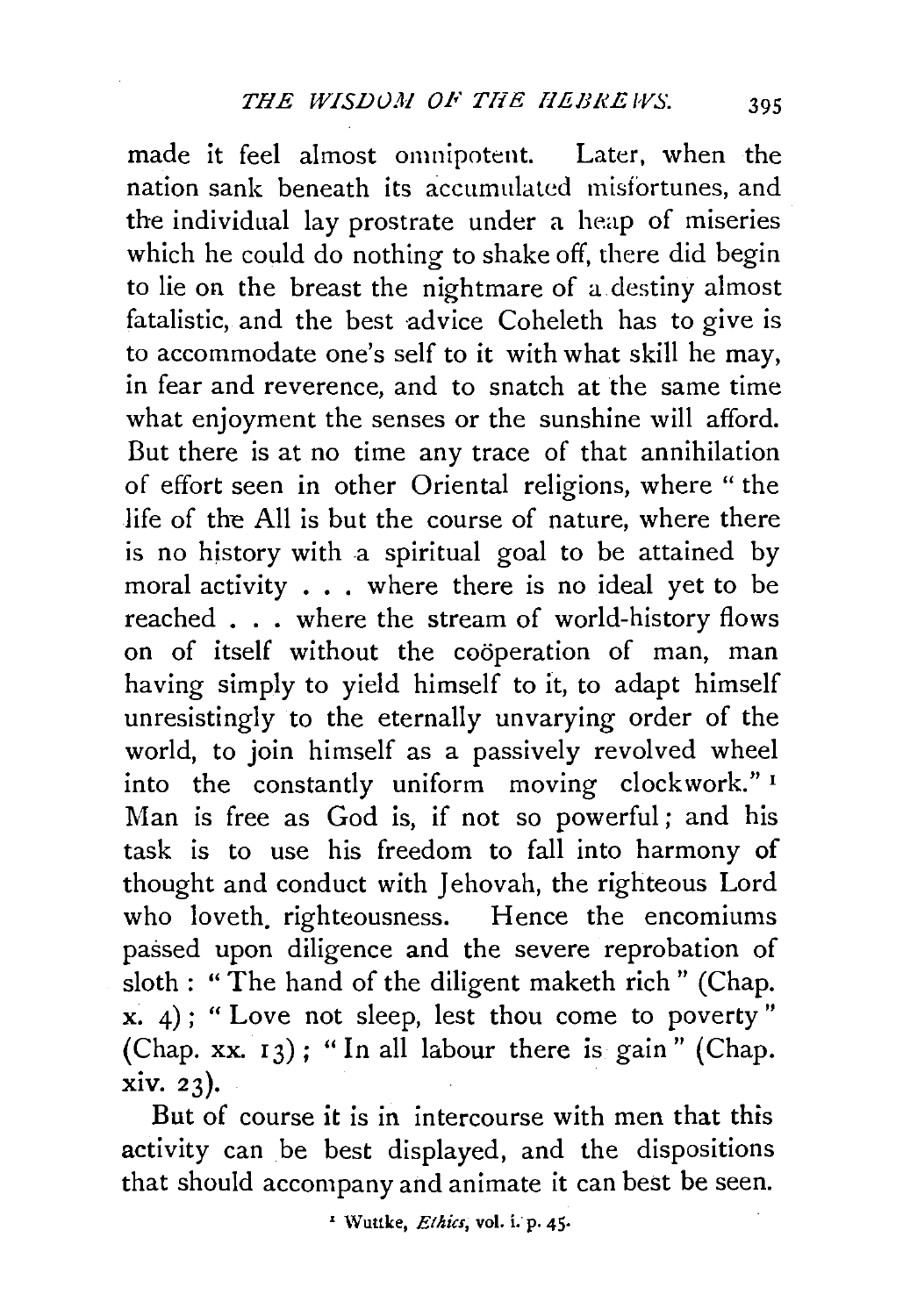This disposition, to state it in a single word, is charity, philanthropy in the widest sense. The grave considerate kindliness of the Wise Man is one of his most attractive traits. Looking abroad upon the classes of men, his eye alights upon the poor, whom we have always with us, and he compassionates the dreary monotony of their condition : " All the days of the poor are evil" (Chap. xv.  $15$ ); and he puts in a plea for their kindly treatment: "He that despiseth his neighbour sinneth ; but he that hath mercy on the poor happy is he" (Chap. xiv. 2I). Nay, regarding the various orders of society as the will and creation of Jehovah, he who disdains any of them seems to him to slight Jehovah Himself: "He that oppresseth the poor reproacheth his Maker" (Chap. xiv. *3* I) ; but on the other hand, " He that hath pity upon the poor lendeth unto the Lord, and that which he hath given will he pay him again" (Chap. xix.  $17$ ). But the bearing of the Wise among all classes is the expression of a wide human goodness. In the presence of men in general he is courteous : "A soft answer turneth away wrath;" he esteems others highly : " He who despiseth his neighbour is a fool" (Chap. xi. 12); and should evil rumours regarding others reach his ear he will give them no further currency : " He that divulges a slander is a fool" (Chap. x. 18). Talebearing and slander are alluded to in the Old Testament in language of particular virulence. It seems to have been conducted of old, as a kind of private warfare, with great ferocity. In Psalm ci., which has been called " The King's Mirror," the royal author expresses his detestation of it and resolution to proscribe it in his court; and in Psalm xv, it is treated almost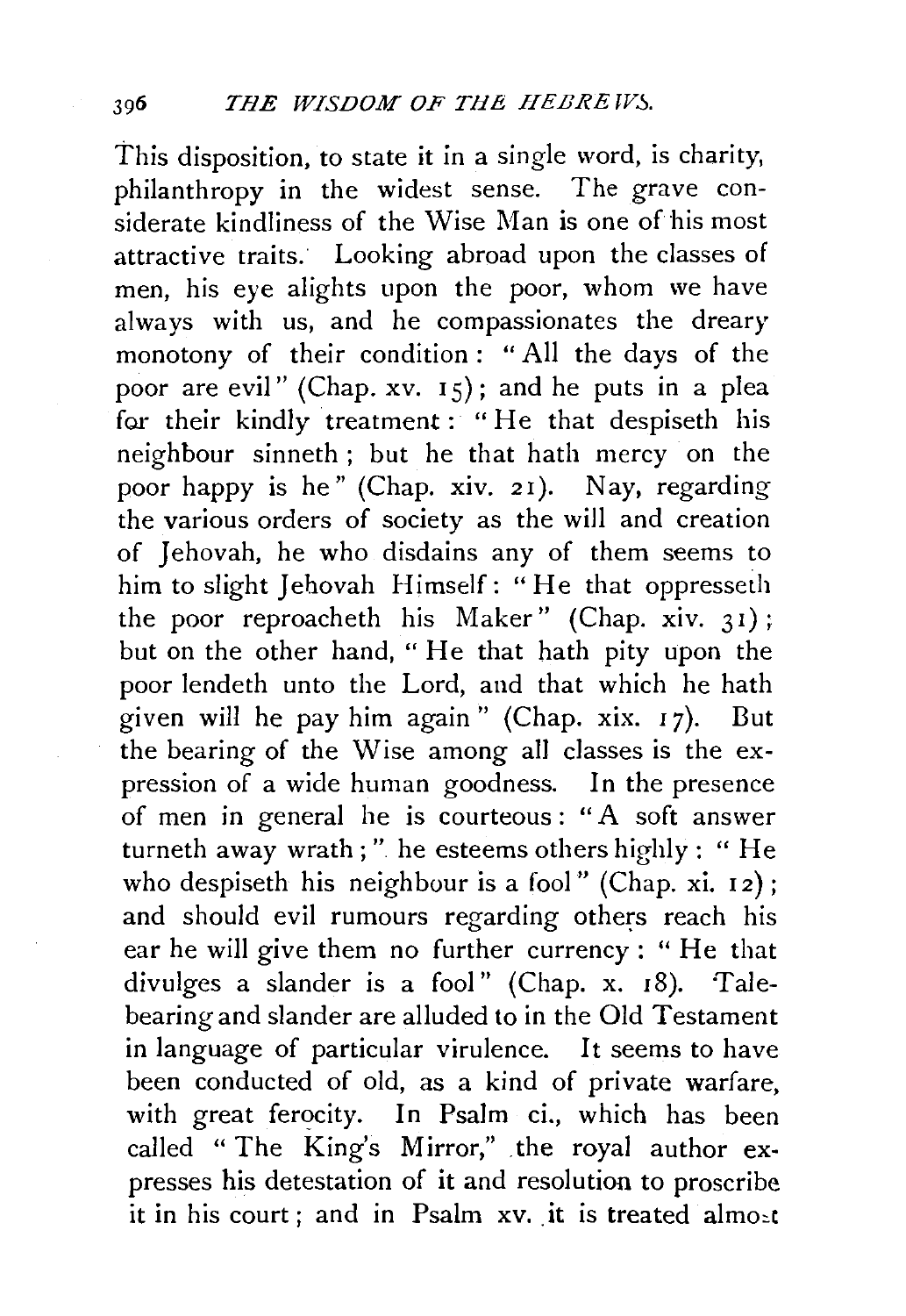as a cardinal sin. In our day the number of sins has greatly diminished, and it is only particular classes that can fall into them. A clergyman may still be guilty of several; a trader, perhaps, of one; but an independent man of wealth or station cannot sin. To the Hebrew mind backbiting was an odious vice. But civilization has softened our verdicts regarding many things; it has also taught us discrimination in applying our judgments. Perhaps in those days, trom want of the means of public speech, slander was the weapon of strong men ; it has now very much fallen into the hands of the weak things of the world, such as controversial writers on Scripture, and we mind it less. Christianity, too, the finest evidence for the truth of which is not miracles, nor its moral contents and the answer which it evokes in our own heart, but that it has raised woman to her true place, has perhaps contributed to the same result. By the softening influence of women on this species of warfare its horrors have been greatly mitigated.-In a word (to return to the Wise), the feeling of the Wise Man toward his neighbours is *love,* which thinketh no evil: " Hatred stirreth up strife; but love covereth all sins " (Chap.  $x, 12$ ; so that, so far from seeking to revenge evil, he hideth it: "He that covereth an offence seeketh love" (Chap. xvii. 9). Of course coupled with this there was the practice of the severer virtues of justice, and particularly truthfulness, no vice being stigmatized so often as lying, and especially that form of it which is injurious to others, the bearing of false witness.

The foregoing pages, though containing little more than a number of passages from the Proverbs, may have given some distant and partial glimpses of the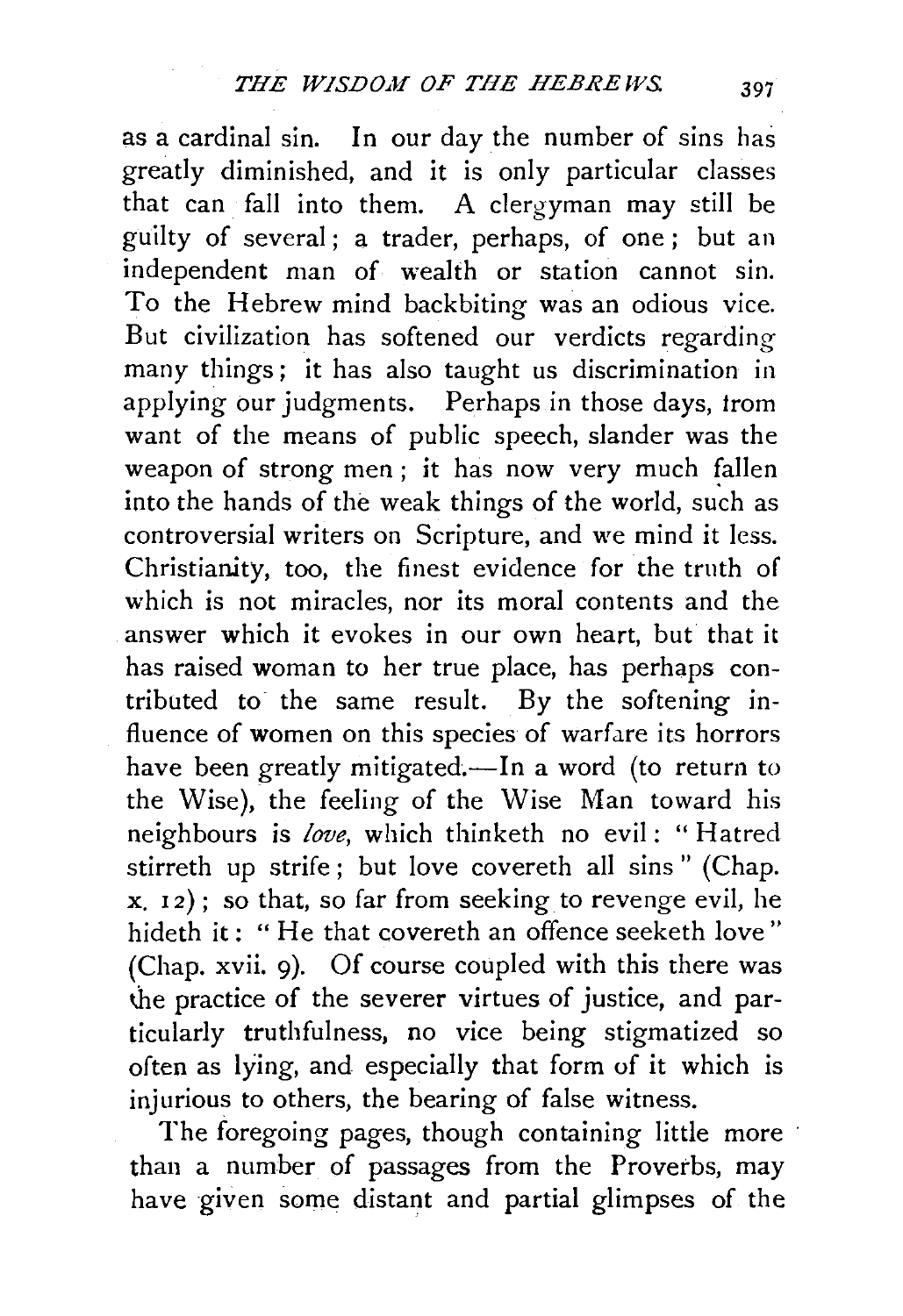benevolent countenance and stately demeanour of the \Vise Man. It remains to allude in conclusion to the question, To what does this conduct inculcated by the Wise Man, and followed by him, lead ? The answer to this question, though here put last, is in truth the presupposition of the Wisdom, which is not a mere ethic but an outcome of religion.

The reward of such conduct as the Wise Man inculcates might seem already attained in the satisfaction of doing good. But this mode of thinking was little in the way of the Hebrew mind. Both in speculation and in temperament the Jew was sensuous. As the body entered into his anthropology and his conception of life as an essential factor, the material world entered also as an essential element into his conception of the universe and its government. He was as far as possible from being an idealist. He demanded that his moral principles should be realized in the external world, and he believed that he saw his demand complied with. It was needless to raise the question whether virtue was its own reward. It had its external reward in the necessary principles of God's government: "Many a one scatters and yet it increases" (Chap. xi. 24) ; "The liberal soul is made fat ; in the good of the righteous the city rejoices" (Chap.  $x. 13$ ). There is a moral order in the world without, and in the heart of man, and it pursues its end with an irreversible certainty. It is here that the explanation is to be found of what has been thought extremely puzzling, the absence of a formal doctrine of immortality from the Old Testament Scriptures, and not in any intentional avoiding of such a topic by the Lawgiver or Revelation for the purpose of inculcating the principles of a present moral life, or for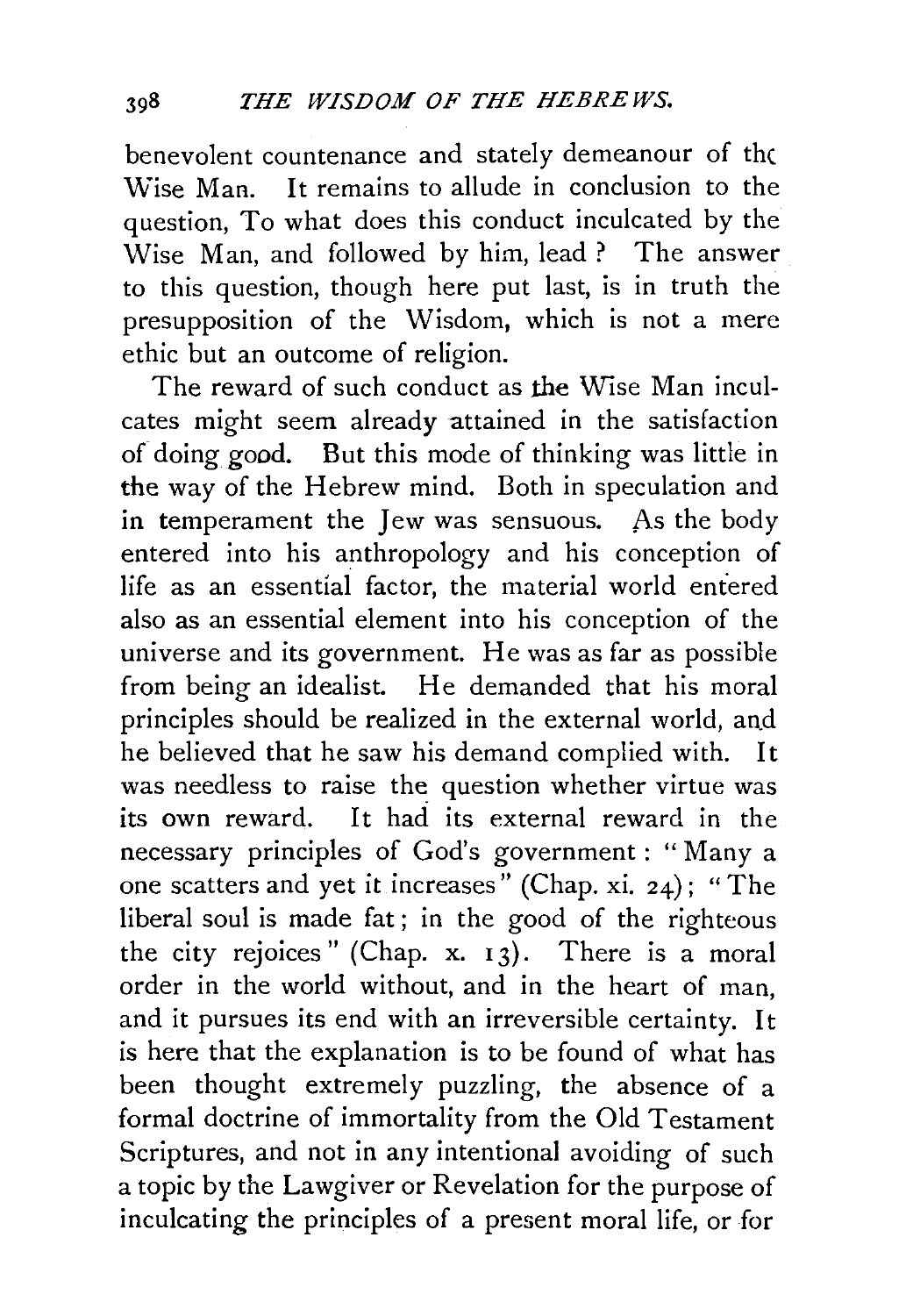any other purpose. That style of speaking of Revelation, common half a century ago, which told us that it was constructed so as by its difficulties to try our faith, and that prophecy was given in such a way that it should not be understood till it was fulfilled, and that its obscurity was necessary lest infidels might say it had been fulfilled by men of set purpose—this style of thinking, which represented the Author of Revelation as stooping to subtleties and quirks for the purpose, of all others, of tripping up infidels, is happily disappearing. " I have not spoken in secret, in a dark place of the earth  $\dots$  I, the Lord, speak righteousness, I declare things that are right" (lsa. xlv. 19). Scripture speaks simply and without passion, and it says to infidels as to all others : '' Whether they will hear, or whether they will forbear." Instead of looking for an explanation of the form of Scripture to an intention having respect to the future, we are turning more to seek a reasonable and sufficient cause in the conditions of the present. The theory that the doctrine of immortality was kept hid from Israel in order that the attention of the people might be fastened on the conditions of a moral life here, introduces Western ideas into Scripture, makes two things out of one, and puts the cause for the effect. A moral life here *was* immortality. To what purpose present in early or later Scripture an explicit doctrine of immortality, when the doctrine was already given in the very conception of the universe current among the people? when it was held that life was that existence of the whole man in the body which we ordinarily so call; that this life was had in fellowship with God or in its coordinate human righteousness, and that it was indissoluble because the conditions of